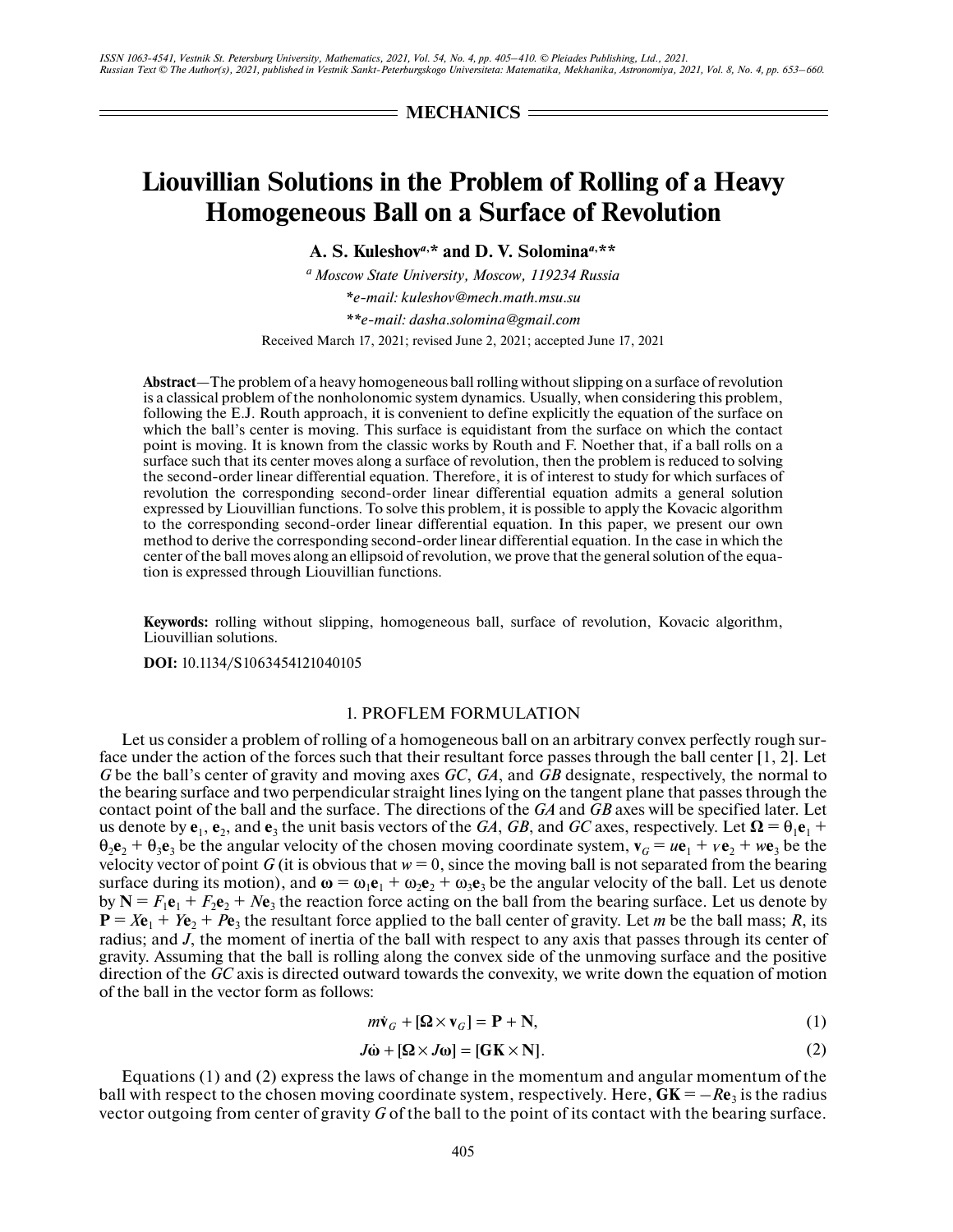Since the velocity of the ball's point of contact with the bearing surface is zero at each time instant, we obtain

$$
\mathbf{v}_G + [\mathbf{\omega} \times \mathbf{G} \mathbf{K}] = 0. \tag{3}
$$

Equations  $(1)$ — $(3)$  can be written in the scalar form as follows:

$$
\mathbf{v}_G + [\mathbf{\omega} \times \mathbf{G} \mathbf{K}] = 0.
$$
 (3)  
(1)–(3) can be written in the scalar form as follows:  

$$
m\dot{u} - m\theta_3 v = X + F_1, \quad m\dot{v} + m\theta_3 u = Y + F_2, \quad m\theta_1 v - m\theta_2 u = P + N,
$$
 (4)

$$
\mathbf{v}_G + [\mathbf{\omega} \times \mathbf{G} \mathbf{K}] = 0.
$$
 (3)  
ations (1)–(3) can be written in the scalar form as follows:  

$$
m\dot{u} - m\theta_3 v = X + F_1, \quad m\dot{v} + m\theta_3 u = Y + F_2, \quad m\theta_1 v - m\theta_2 u = P + N,
$$
 (4)  

$$
J\dot{\omega}_1 + J\theta_2 \omega_3 - J\theta_3 \omega_2 = F_2 R, \quad J\dot{\omega}_2 + J\theta_3 \omega_1 - J\theta_1 \omega_3 = -F_1 R, \quad \dot{\omega}_3 + \theta_1 \omega_2 - \theta_2 \omega_1 = 0,
$$
 (5)

$$
u - R\omega_2 = 0, \quad v + R\omega_1 = 0. \tag{6}
$$

Excluding  $F_1$ ,  $F_2$ ,  $\omega_1$ , and  $\omega_2$  from Eqs. (4)–(6), we obtain

$$
u - R\omega_2 = 0, \quad v + R\omega_1 = 0.
$$
 (6)  

$$
F_2, \omega_1, \text{ and } \omega_2 \text{ from Eqs. (4)–(6), we obtain}
$$

$$
\dot{u} - \theta_3 v = \frac{R^2 X}{J + mR^2} + \frac{JR\theta_1\omega_3}{J + mR^2}, \quad \dot{v} + \theta_3 u = \frac{R^2 Y}{J + mR^2} + \frac{JR\theta_2\omega_3}{J + mR^2}.
$$
 (7)

Ball's center of gravity *G* moves on the surface obtained from the given surface by shifting along the normal by a distance identical to ball radius *R*. Let the *GA* and *GB* axes be directed along the tangent lines to the curvature lines of this surface. Now, let us derive the second-order linear differential equation to integration of which this problem is reduced.

# 2. DERIVATION OF THE MAIN EQUATION

Let us find first the expression for angular velocity  $\Omega$  of the chosen moving coordinate system *GA*, *GB*, and *GC* depending on the *u* and *v* components of the velocity of ball center of mass *G*. Let the surface on which the ball's center of mass moves be defined relative to some unmoving coordinate system by the equation

$$
\mathbf{r} = \mathbf{r}(q_1, q_2),\tag{8}
$$

where  $q_1$  and  $q_2$  are the Gaussian coordinated on the surface. Let us assume that the coordinate grid on the surface (8) consists of the lines of curvature. The directions of these lines at each point are indicated by the orthogonal unit vectors

$$
\mathbf{e}_1 = \frac{1}{h_1} \frac{\partial \mathbf{r}}{\partial q_1}, \quad \mathbf{e}_2 = \frac{1}{h_2} \frac{\partial \mathbf{r}}{\partial q_2}, \quad (\mathbf{e}_i \cdot \mathbf{e}_j) = \delta_{ij}.
$$
 (9)

Here,  $h_1$  and  $h_2$  denote the Lame parameters

$$
h_i(q_1,q_2)=\left|\frac{\partial \mathbf{r}}{\partial q_i}\right|,\quad i=1,2.
$$

Vector  $\mathbf{e}_3 = [\mathbf{e}_1 \times \mathbf{e}_2]$  is the vector normal to surface (8) at a point  $(q_1, q_2)$ . The ball's center of mass  $\mathbf{v}_G$ can be determined by using the formula -<br>-<br>-

$$
n_{i}(q_{1}, q_{2}) = |\overline{\partial q_{i}}|, \quad i = 1, 2.
$$
  
for normal to surface (8) at a point (*q*  
rmula  

$$
\mathbf{v}_{G} = \frac{d\mathbf{r}}{dt} = \frac{\partial \mathbf{r}}{\partial q_{1}} \dot{q}_{1} + \frac{\partial \mathbf{r}}{\partial q_{2}} \dot{q}_{2} = u\mathbf{e}_{1} + v\mathbf{e}_{2}.
$$

It follows from this expression that velocity components *u* and *v* are linked with coordinates  $q_1$  and  $q_2$ and their derivatives by the formulas  $\frac{d\mathbf{r}}{dt} = \frac{\partial \mathbf{r}}{\partial q_1} \dot{q}_1 + \frac{\partial \mathbf{r}}{\partial q_2} \dot{q}_2$ <br>
Elocity components<br>  $u = h_1 \dot{q}_1, \quad v = h_2 \dot{q}_2$ .<br>.<br>.

$$
u = h_1 \dot{q}_1, \quad v = h_2 \dot{q}_2. \tag{10}
$$

Denoting the principal curvatures of surface (8) by  $k_i(q_1, q_2)$ ,  $i = 1, 2$ , we obtain

$$
\frac{\partial \mathbf{e}_3}{\partial q_1} = -h_1 k_1 \mathbf{e}_1, \quad \frac{\partial \mathbf{e}_3}{\partial q_2} = -h_2 k_2 \mathbf{e}_2.
$$
 (11)

Formulas (11) are consequence of the Rodrigues theorem [3] known in differential geometry, in which it is also necessary to take into account that the coordinate grid we have chosen on surface (8) is orthog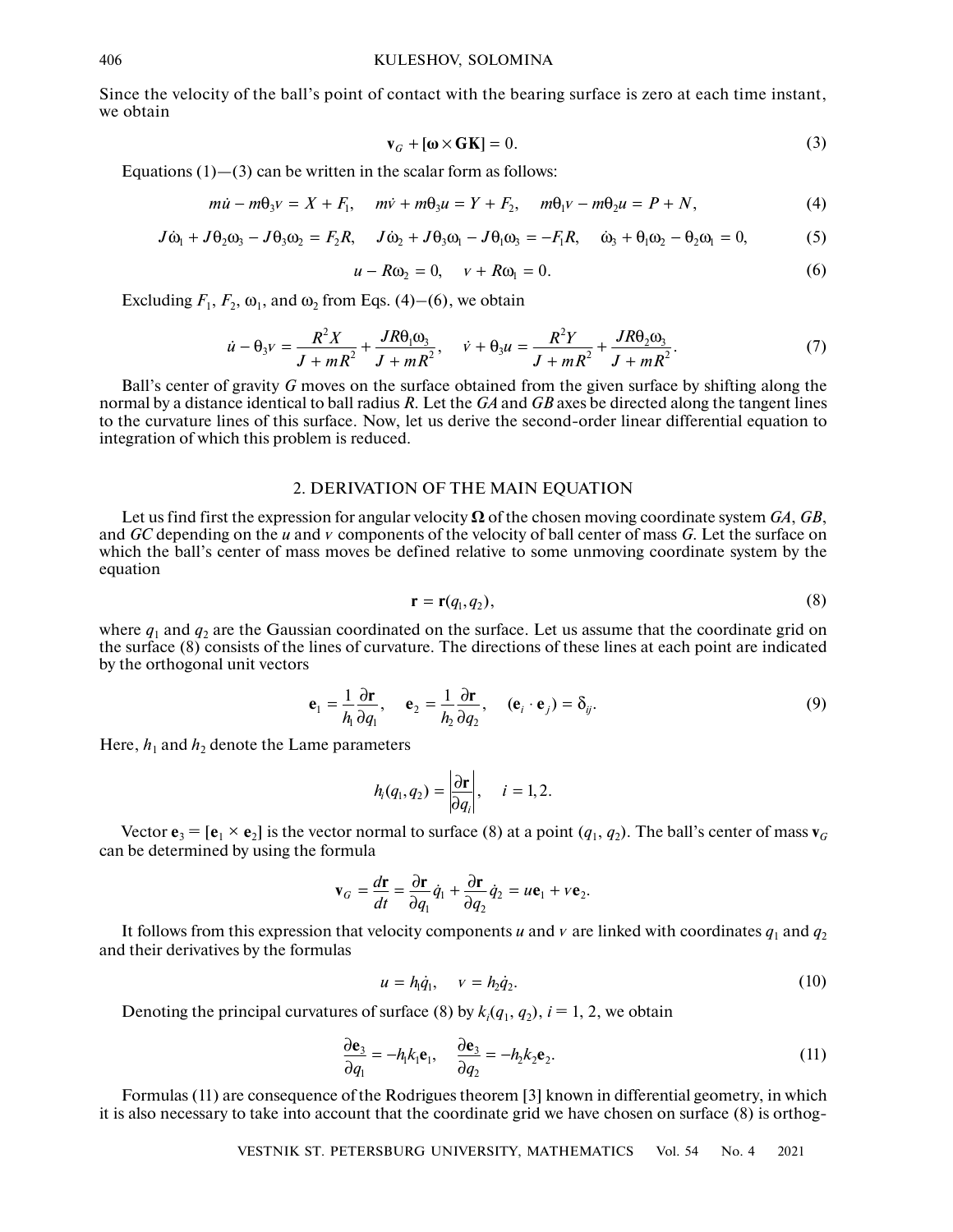onal and consists of curvature lines. Using formulas (9) and (11), we can obtain the following relationships:

$$
\frac{\partial \mathbf{e}_1}{\partial q_1} = -\frac{1}{h_2} \frac{\partial h_1}{\partial q_2} \mathbf{e}_2 + h_1 k_1 \mathbf{e}_3, \quad \frac{\partial \mathbf{e}_1}{\partial q_2} = \frac{1}{h_1} \frac{\partial h_2}{\partial q_1} \mathbf{e}_2,
$$
\n
$$
\frac{\partial \mathbf{e}_2}{\partial q_1} = \frac{1}{h_2} \frac{\partial h_1}{\partial q_2} \mathbf{e}_1, \quad \frac{\partial \mathbf{e}_2}{\partial q_2} = -\frac{1}{h_1} \frac{\partial h_2}{\partial q_1} \mathbf{e}_1 + h_2 k_2 \mathbf{e}_3.
$$
\ncoordinate system *GA*, *GB*, *GC* can be found by using the standard formula

\n
$$
\mathbf{\Omega} = (\dot{\mathbf{e}}_2 \cdot \mathbf{e}_3) \mathbf{e}_1 + (\dot{\mathbf{e}}_3 \cdot \mathbf{e}_1) \mathbf{e}_2 + (\dot{\mathbf{e}}_1 \cdot \mathbf{e}_2) \mathbf{e}_3,
$$
\n(12)

The angular velocity of coordinate system *GA*, *GB*, *GC* can be found by using the standard formula

mate system *GA*, *GB*, *GC* can be found

\nΩ = (e<sub>2</sub> · e<sub>3</sub>)e<sub>1</sub> + (e<sub>3</sub> · e<sub>1</sub>)e<sub>2</sub> + (e<sub>1</sub> · e<sub>2</sub>)e<sub>3</sub>,  
\nations:

\n∴ 
$$
d\mathbf{e}_i \quad \partial \mathbf{e}_i \quad \partial \mathbf{e}_i \quad \partial \mathbf{e}_i
$$

where we use the following denotations:

rate system 
$$
GA
$$
,  $GB$ ,  $GC$  can be found:

\n
$$
\Omega = (\dot{\mathbf{e}}_2 \cdot \mathbf{e}_3) \mathbf{e}_1 + (\dot{\mathbf{e}}_3 \cdot \mathbf{e}_1) \mathbf{e}_2 + (\dot{\mathbf{e}}_1 \cdot \mathbf{e}_2) \mathbf{e}_3
$$

\nations:

\n
$$
\dot{\mathbf{e}}_i = \frac{d\mathbf{e}_i}{dt} = \frac{\partial \mathbf{e}_i}{\partial q_1} \dot{q}_1 + \frac{\partial \mathbf{e}_i}{\partial q_2} \dot{q}_2, \quad i = 1, 2, 3.
$$

\n(11) and (12), we obtain the following

Taking into account formulas (11) and (12), we obtain the following expression for angular velocity  $\Omega$ :

$$
\Omega = h_2 k_2 \dot{q}_2 \mathbf{e}_1 - h_1 k_1 \dot{q}_1 \mathbf{e}_2 + \left(\frac{\dot{q}_2}{h_1} \frac{\partial h_2}{\partial q_1} - \frac{\dot{q}_1}{h_2} \frac{\partial h_1}{\partial q_2}\right) \mathbf{e}_3.
$$

Taking into account formulas (10), let us rewrite the expression for angular velocity  $\Omega$  in the form

$$
\mathbf{\Omega} = k_2 v \mathbf{e}_1 - k_1 u \mathbf{e}_2 + \frac{1}{h_1 h_2} \left( \frac{\partial h_2}{\partial q_1} v - \frac{\partial h_1}{\partial q_2} u \right) \mathbf{e}_3.
$$

So, we get the following expressions for components  $\theta_1, \theta_2$ , and  $\theta_3$  of angular velocity  $\Omega$  of the moving coordinate system *GA*, *GB*, and *GC*:

$$
\theta_1 = k_2 v, \quad \theta_2 = -k_1 u, \quad \theta_3 = \frac{1}{h_1 h_2} \left( \frac{\partial h_2}{\partial q_1} v - \frac{\partial h_1}{\partial q_2} u \right).
$$
 (13)

Now, let us assume that the surface on which the ball's center of mass *G* moves is a surface of revolution defined with respect to some unmoving coordinate system by the equation

$$
\mathbf{r} = (\rho(q_1)\cos q_2, \rho(q_1)\sin q_2, \zeta(q_1)).\tag{14}
$$

In this case, Lame parameters  $h_1$  and  $h_2$  have the form

$$
h_1 = h_1(q_1) = \sqrt{\left(\frac{d\rho}{dq_1}\right)^2 + \left(\frac{d\zeta}{dq_1}\right)^2}, \quad h_2 = h_2(q_1) = \rho(q_1).
$$
 (15)

Principal curvatures  $k_1$  and  $k_2$  of the surface are calculated by using the formulas

$$
h_1 = k_1(q_1) = \frac{\left(\frac{d^2 \zeta}{dq_1^2} \frac{d\rho}{dq_1} - \frac{d\zeta}{dq_1} \frac{d^2 \rho}{dq_1^2}\right)}{\left(\left(\frac{d\rho}{dq_1}\right)^2 + \left(\frac{d\zeta}{dq_1}\right)^2\right)^{\frac{3}{2}}}, \quad k_2 = k_2(q_1) = \frac{\frac{d\zeta}{dq_1}}{\rho \sqrt{\left(\frac{d\rho}{dq_1}\right)^2 + \left(\frac{d\zeta}{dq_1}\right)^2}}.
$$
(16)

The lines of curvature on the surface of revolution are its meridians and parallels. Let vertical axis *Z* be the symmetry axis of the considered surface of revolution. Along with coordinates  $q_1$  and  $q_2$ , let us introduce Euler angles  $\theta$ ,  $\psi$ , and  $\phi$  such that the angle between the *GC* and *Z* axes is  $\theta$ ;  $\psi$  is the angle between<br>the plane containing the *Z* and *GC* axes and some fixed vertical plane. Let us assume that comp the plane containing the *Z* and *GC* axes and some fixed vertical plane. Let us assume that components  $\theta_1$ , θ2, and θ3 of angular velocity Ω of the coordinate system *GA*, *GB*, and *GC* are defined by means of the standard kinematic Euler formulas ら<br>- (り)<br>- ・ - 1<br>- 1<br>-- (<br>เ<br>.  $θ_1 = θ cos θ$ ,  $θ_2 = ψ sin θ cos φ – θ sin θ$ <br>  $θ_3 = θ cos θ$ ,  $θ_2 = θ$ ,  $θ_3 = ψ cos θ$ 

matic Euler formulas  
\n
$$
\theta_1 = \dot{\psi} \sin \theta \sin \phi + \dot{\theta} \cos \phi, \quad \theta_2 = \dot{\psi} \sin \theta \cos \phi - \dot{\theta} \sin \phi, \quad \theta_3 = \dot{\psi} \cos \theta + \dot{\phi},
$$
  
\nvalue of angle  $\phi$  is set to be  $-\pi/2$ . Therefore, we obtain

in which the value of angle  $\varphi$  is set to be  $-\pi/2$ . Therefore, we obtain

$$
\theta_1 = -\dot{\psi}\sin\theta, \quad \theta_2 = \dot{\theta}, \quad \theta_3 = \dot{\psi}\cos\theta. \tag{17}
$$

VESTNIK ST. PETERSBURG UNIVERSITY, MATHEMATICS Vol. 54 No. 4 2021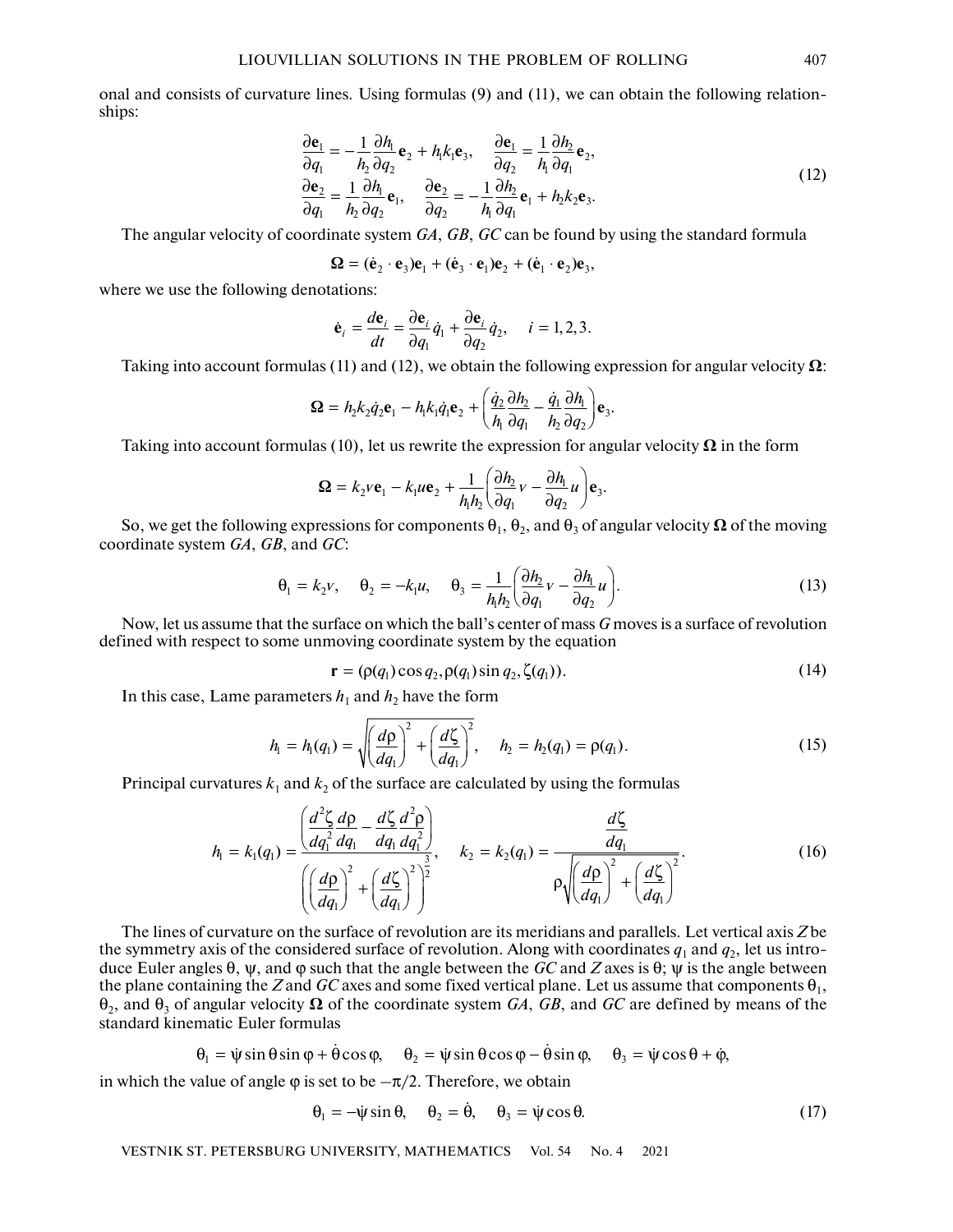On the other hand, comparing (17) with formulas (13), we find 1<br>W<br>.

KULESHOV, SOLOMINA  
comparing (17) with formulas (13), we find  

$$
-\psi \sin \theta = k_2 h_2 \dot{q}_2, \quad \dot{\theta} = -k_1 h_1 \dot{q}_1, \quad \psi \cos \theta = \frac{1}{h_1} \frac{dh_2}{dq_1} \dot{q}_2.
$$
 (18)

From the second equation of system (18), we can find the relationship between variables  $\theta$  and  $q_1$ . Therefore, we can consider that surface (14) is set depending on  $\theta$  and  $q_2$ ; i.e.,

$$
\left. \rho \right|_{q_1 = q_1(\theta)} = \sigma(\theta), \quad \left. \zeta \right|_{q_1 = q_1(\theta)} = \tau(\theta). \tag{19}
$$

Lame parameters  $h_1$  and  $h_2$  and principal curvatures  $k_1$  and  $k_2$  are now defined by the formulas of the form (15), (16), in which we should take  $\sigma$  and  $\tau$  instead of  $\rho$  and  $\zeta$ ; all the derivatives are taken with respect to independent variable θ. Next, we take into account the second formula from (18), represent it in the form  $\dot{\theta} = -k_1 u$ , and find from it that ır<br>(<br>e<br>θrvatur<br>nstea<br>ccour

$$
u = -\frac{\dot{\theta}}{k_1}.
$$
\n
$$
a \text{ from (5) and formulas (6). It follows from (6) that}
$$
\n
$$
\omega_1 = -\frac{v}{R}, \quad \omega_2 = \frac{u}{R} = -\frac{\dot{\theta}}{R}.
$$
\n(20)

Next, we consider the third formula from (5) and formulas (6). It follows from (6) that

$$
\omega_1 = -\frac{v}{R}
$$
,  $\omega_2 = \frac{u}{R} = -\frac{\dot{\theta}}{Rk_1}$ .

Taking into account these formulas, as well as (13) and (18), from the third equation of system (5), we obtain  $\omega_1 = -\frac{v}{R}$ ,  $\omega_2 = \frac{u}{R} = -\frac{v}{R}$ <br>
and  $\omega_3$  and  $\omega_4 = \theta_2 \omega_1 - \theta_1 \omega_2 = \frac{v \dot{\theta}}{R}$  ( $k_2$  –

$$
\dot{\omega}_3 = \theta_2 \omega_1 - \theta_1 \omega_2 = \frac{v \theta}{R k_1} (k_2 - k_1). \tag{21}
$$

Finally, from formula (21) we get the equation

$$
\frac{d\omega_3}{d\theta} = \frac{v}{Rk_1}(k_2 - k_1). \tag{22}
$$

Now, let us assume that the ball rolls under the action of the force of gravity. Then,

$$
Y=0, \quad \theta_3=-\frac{k_1}{h_2}\frac{dh_2}{d\theta}v,
$$

and, with (20) taken into account, the second equation from (7) takes the form

$$
\frac{dv}{d\theta} + \frac{v}{h_2}\frac{dh_2}{d\theta} = \frac{JR}{J + mR^2}\omega_3.
$$
 (23)

Differentiating formula (23) for the second time and taking into account Eq. (22), we obtain

$$
\frac{d}{d\theta}\left(\frac{dv}{d\theta} + \frac{v}{h_2}\frac{dh_2}{d\theta}\right) = \frac{J}{J + mR^2} \cdot \frac{v}{k_1}(k_2 - k_1).
$$
\n(24)

So, the problem of rolling of a ball on an unmoving convex surface under the action of the force of gravity on the assumption that ball's center *G* is moving on the surface of revolution is reduced to integrating second-order linear differential equation (24). The coefficients of this equation are determined by the shape of the surface of revolution on which the ball center is moving. One can pose the question of which the surfaces of revolution are for which Eq. (24) is integrable in an explicit form, for example, for which its general solution can be expressed through the Liouvillian functions. To answer the question of the existence of the Liouvillian solutions of a second-order linear differential equation, the Kovacic algorithm is usually used [4–6]. It is proved below that, if the center of a rolling ball is moving on an ellipsoid of revolution, then the problem is integrable in the Liouvillian functions.

#### 3. ROLLING ON AN ELLISPOID OF REVOLUTION

Let the absolutely rough surface on with a ball is rolling be such that the ball center belongs to the ellipsoid of revolution with semiaxes *a* and *b*. The equation for it can be written in the form (14):

 $\mathbf{r} = (a \sin q_1 \cos q_2, a \sin q_1 \sin q_2, b \cos q_1).$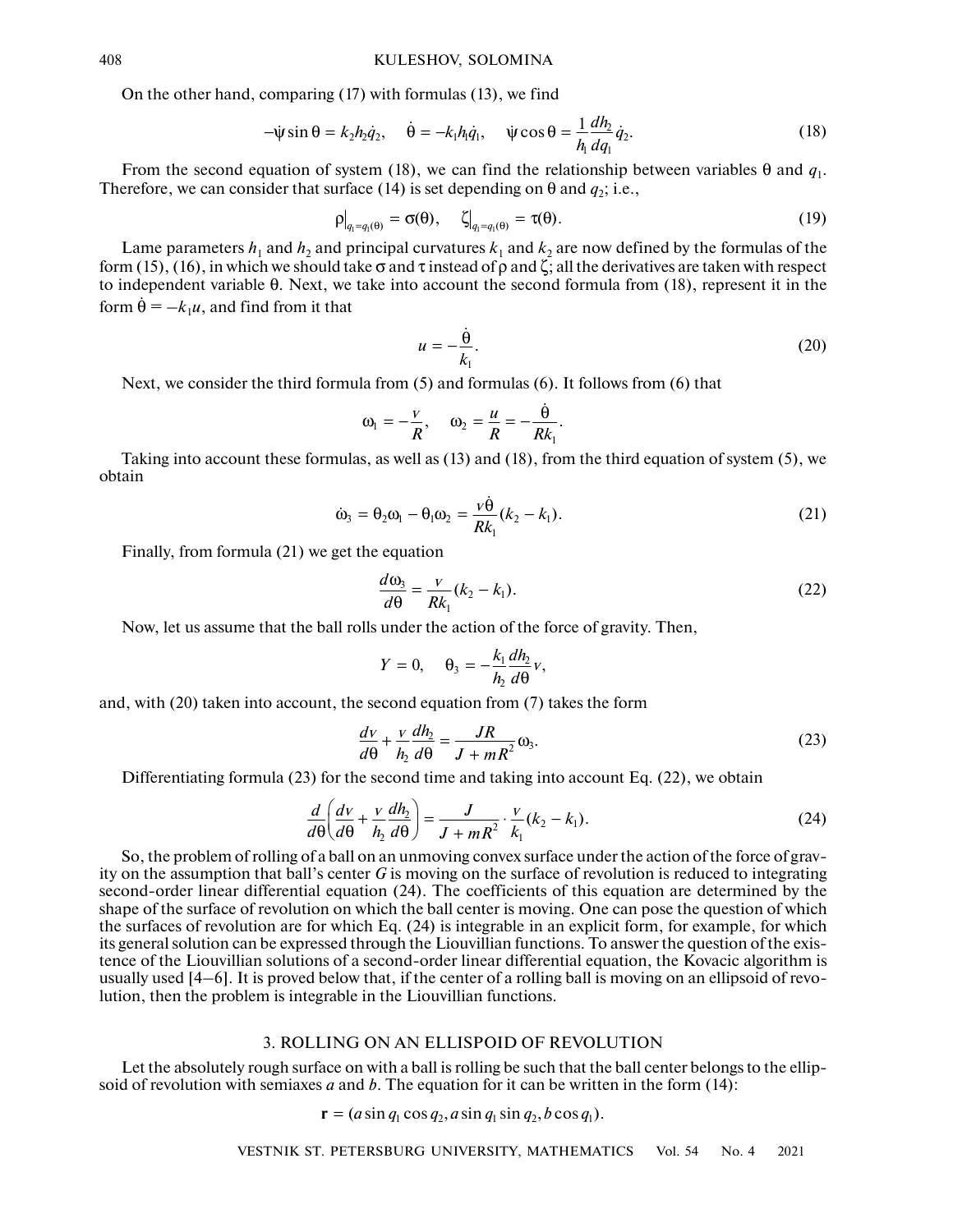In the considered case, second-order linear differential equation (24) can be represented in the form

$$
\frac{d}{d\theta}\left(\frac{dv}{d\theta} + \frac{b^2\cos\theta}{\sin\theta(a^2\sin\theta + b^2\cos^2\theta)}v\right) = \frac{J}{J + mR^2} \cdot \frac{(b^2 - a^2)\sin^2\theta}{a^2\sin^2\theta + b^2\cos^2\theta}v.
$$
\n(25)

Therefore, the problem of rolling of a ball on an absolutely rough surface such that, during rolling, the ball center moves on an ellipsoid of revolution, is reduced to integrating second-order linear differential equation (25). Let us substitute the independent variable in Eq. (25) according to the formula  $x = cos^2\theta$ and introduce the designations

$$
\frac{J}{J+mR^2} = n^2 < 1, \quad \frac{b^2}{a^2} = k^2.
$$

Then, Eq. (25) can be transformed into an equation with rational coefficients:

$$
\frac{d^2v}{dx^2} + p_1(x)\frac{dv}{dx} + p_2(x)v = 0,
$$
\n(26)

where

$$
p_1(x) = \frac{2(k^2 - 1)x^2 + 3x - 1}{2x(x - 1)((k^2 - 1)x + 1)},
$$
  

$$
p_2(x) = \frac{1}{4x(x - 1)((k^2 - 1)x + 1)} \left[ \frac{2k^2}{((k^2 - 1)x + 1)} - \frac{(2x - 1)k^2}{x - 1} - n^2(k^2 - 1)(x - 1) \right].
$$

To reduce linear differential equation (26) to a simpler form, we make the substitution

$$
y = v\sqrt{x-1}\left(\frac{x}{(k^2-1)x+1}\right)^{\frac{1}{4}}.
$$

Then, second-order linear differential equation (26) can be written as follows:

$$
\frac{d^2y}{dx^2} = \frac{4(n^2 - 1)(k^2 - 1)^2x^2 + 4(n^2 - 1)(k^2 - 1)x - 3}{16x^2((k^2 - 1)x + 1)^2}y.
$$
\n(27)

Equation (27) has exactly the form that is necessary to apply the Kovacic algorithm [4–6] to this equation. Application of the Kovacic algorithm [4–6] to Eq. (27) shows that the general solution of this equation can be represented in the form

$$
y = (x((k2 - 1)x + 1))\frac{1}{4} \bigg( C1(\Phi(x))\frac{n}{2} + C2(\Phi(x))\frac{n}{2} \bigg),
$$
  

$$
\Phi(x) = 1 + 2(k2 - 1)x + 2\sqrt{(k2 - 1)x((k2 - 1)x + 1)},
$$

where  $C_1$  and  $C_2$  are arbitrary constants. So, we can come to the conclusion that the general solution of initial equation  $(25)$  can be expressed through the Liouvillian functions.

#### FUDING

This work was supported by the Russian Foundation for Basic Research, grants nos. 19-01-00140 and 20-01- 00637.

## ADDITIONAL INFORMATION

To cite this paper: Kuleshov A.S., Solomina D.V. "Liouvillian Solutions in the Problem of Rolling of a Heavy Homogeneous Ball on a Surface of Revolution." *Vestnik of St. Petersburg University. Mathematics. Mechanics. Astronomy*, vol. 8(66), no. 4, рр. 653–660. (In Russian.) https://doi.org/10.21638/spbu01.2021.411.

VESTNIK ST. PETERSBURG UNIVERSITY, MATHEMATICS Vol. 54 No. 4 2021